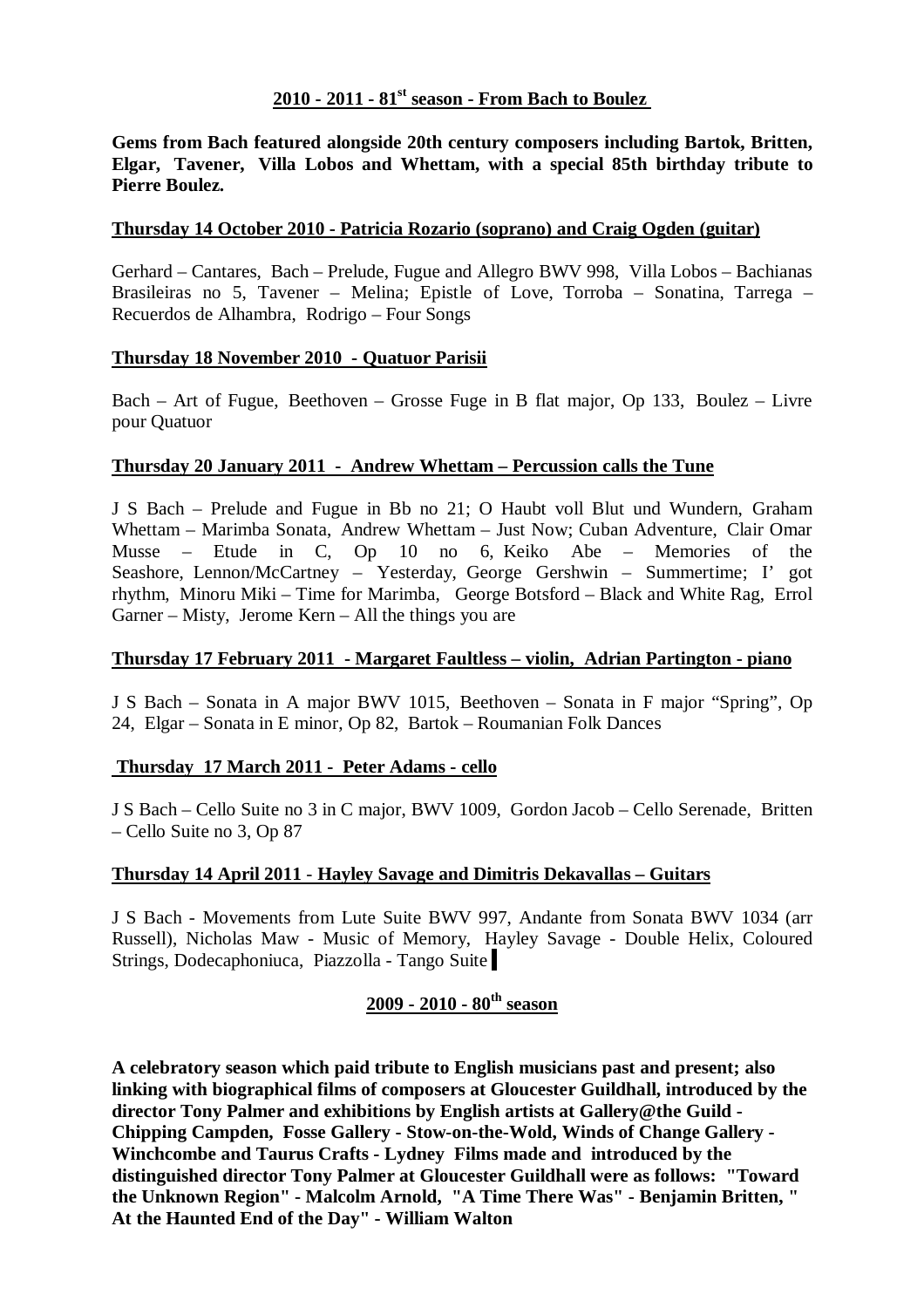## **Thursday 15 October, 2009 - Zephyr**

Holst - Wind Quintet Op 14 in Ab major, Cecilia McDowell - Winter Music, Paul Patterson - Westerly Winds Op 84, Gilbert Vinter - Two Miniatures, John McCabe - Postcards for Wind Quintet, Malcolm Arnold - Divertimento for Flute, Oboe and Clarinet, Norman Hallam - Dance Suite

## **Thursday 19 November, 2009 - Angela Brownridge - Celebrity Piano Recital**

Leighton - Sonatina no 1, Ireland - The Towing Path & The Island Spell, & Amberley Wild Brooks, Whettam - Night Music, John White - Sonata no 1, Cyril Scott - Lotus Land, Leighton - Five Studies

## **Thursday 14 January 2010 - The Bridge Quartet**

Purcell - Fantasia, Bridge - String Quartet no 4, Delius - Late Swallows, Twigg - Phantasy Variations on a Theme of Haydn-World première, Britten - String Quartet no 1 in D major, Op 25

## **Thursday 25 February 2010 - Saint Cecilia Singers**

**J**ohn Sanders - My beloved spake, Parry - Songs of Farewell - numbers 1, 3 and 5 Britten - Five Flower Songs Op 47, Finzi - Seven Poems of Robert Bridges Op 17 Arr. Rutter - Five Traditional Songs

## **Saturday 27 March 2010 - The Christa Quartet with James Bolam MBE and Susan Jameson**

"In Gloucestershire"

A snapshot of Gloucestershire life as portrayed in the words of Gloucestershire poets and writers and in the music of Herbert Howells' string quartet "In Gloucestershire". Written and produced by Christine Talbot-Cooper.

## **Thursday 15 April 2010 - Roderick Williams - baritone, Andrew West - piano**

Songs by Vaughan Williams, Parry, Ireland, Gurney, Howells, Finzi and John Sanders. This was a special concert which concluded our 80th anniversary season, bringing an audience from all corners of the country and which included the **World Première of a song cycle based on the Gloucestershire poets, "The Pine Boughs Past Music", Opus 39, commissioned by Gloucester Music Society from by Ian Venables**

# **2008-2009 - 79th season**

The 79th season celebrated the inspiration of two great cities, Vienna and Paris, and the centenary of the birth of Olivier Messiaen, also paying tribute to Ralph Vaughan Williams on the fiftieth anniversary of his death.

## **Thursday 16 October 2008 - English Ayres**

Holst - Four mediaeval songs, Vaughan Williams - Six folk song arrangements, Anon - In Wilderness, Robert Johnson - As I walked forth, Henry Cary -The lady's lamentation for the